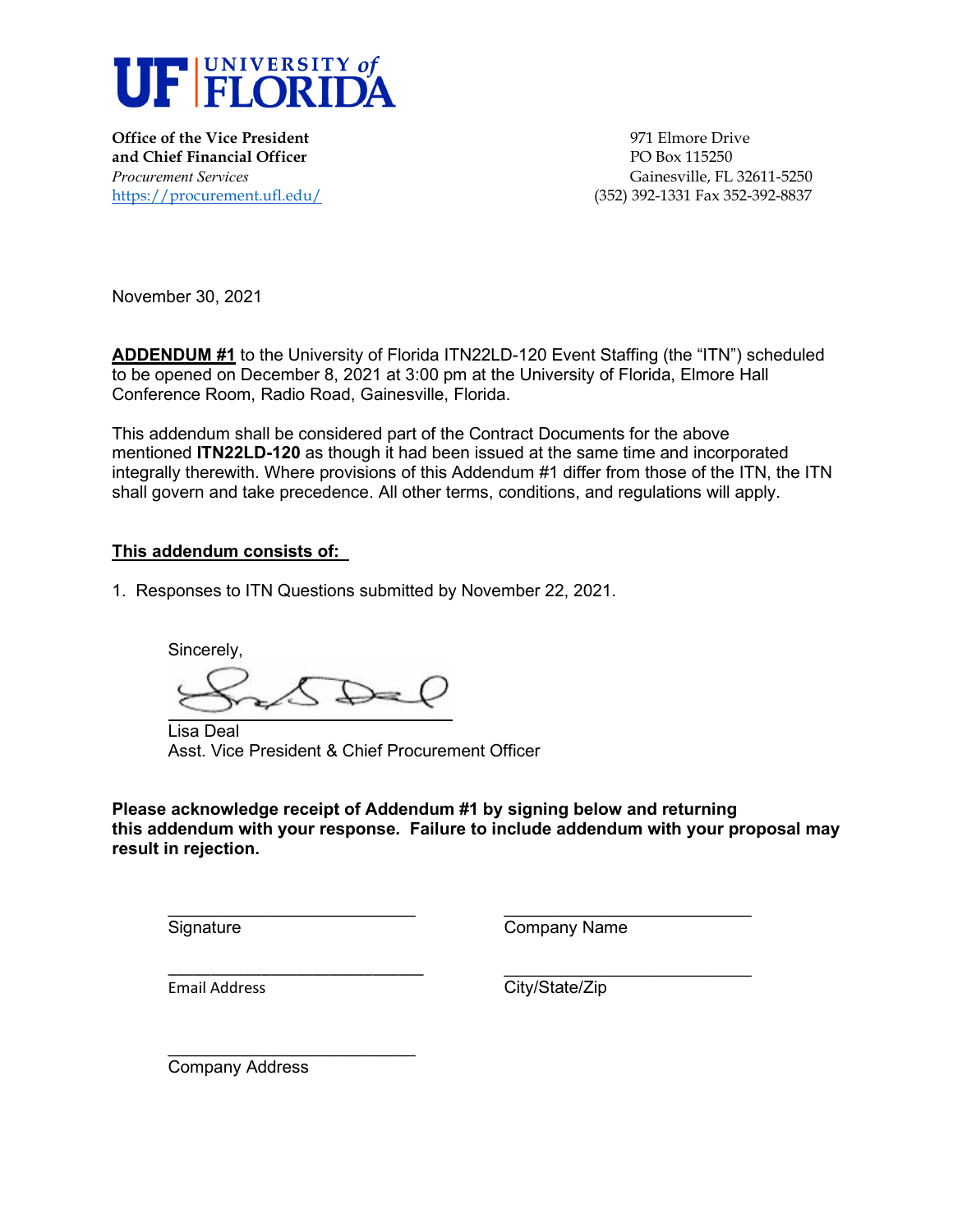# Previous /Current Contract

Q: How many employees currently work under (or will be anticipated to work under) this contract?

A: Please see the solicitation document: 1.2 Scope of Work, section B (page 5) for approximate staffing level needs.

Q: Who are the present vendors?

A: There is no current UF contract for these services. UF has been using other publicly solicited contracts to fill the gap until a UF contract is put into place

Q: What are the current billable hourly rates?

A: There is not a current contract.

- Q: What were the hourly bill rates at the time of award?
- A: This contract has not previously been awarded.
- Q: How much was spent (dollar value) on this service last year?

A: Last year there was not a contract in place.

Q: What were the total annual number of hours billed by the outside contractor for 2018? 2019?

A: This is a new contract. Most staffing has been in-house up to this point.

Q: How much is intended to be spent (dollar value) once the contract is awarded?

A: The amount spent will vary depending on total number of events held and prices provided.

Q: May we request a copy of the incumbents previously submitted proposal?

A: There is no previously submitted proposal to UF for this scope of work.

Q: May we request a copy of the incumbent's contract?

A: There is no current contract. UF has been utilizing public contracts solicited by other agencies as a short-term solution

Current Solicitation Process:

Q: How many vendors will be awarded as a result of this solicitation?

A: The Selection Committee will award to as many suppliers it deems qualified who demonstrate the ability to perform the requested services.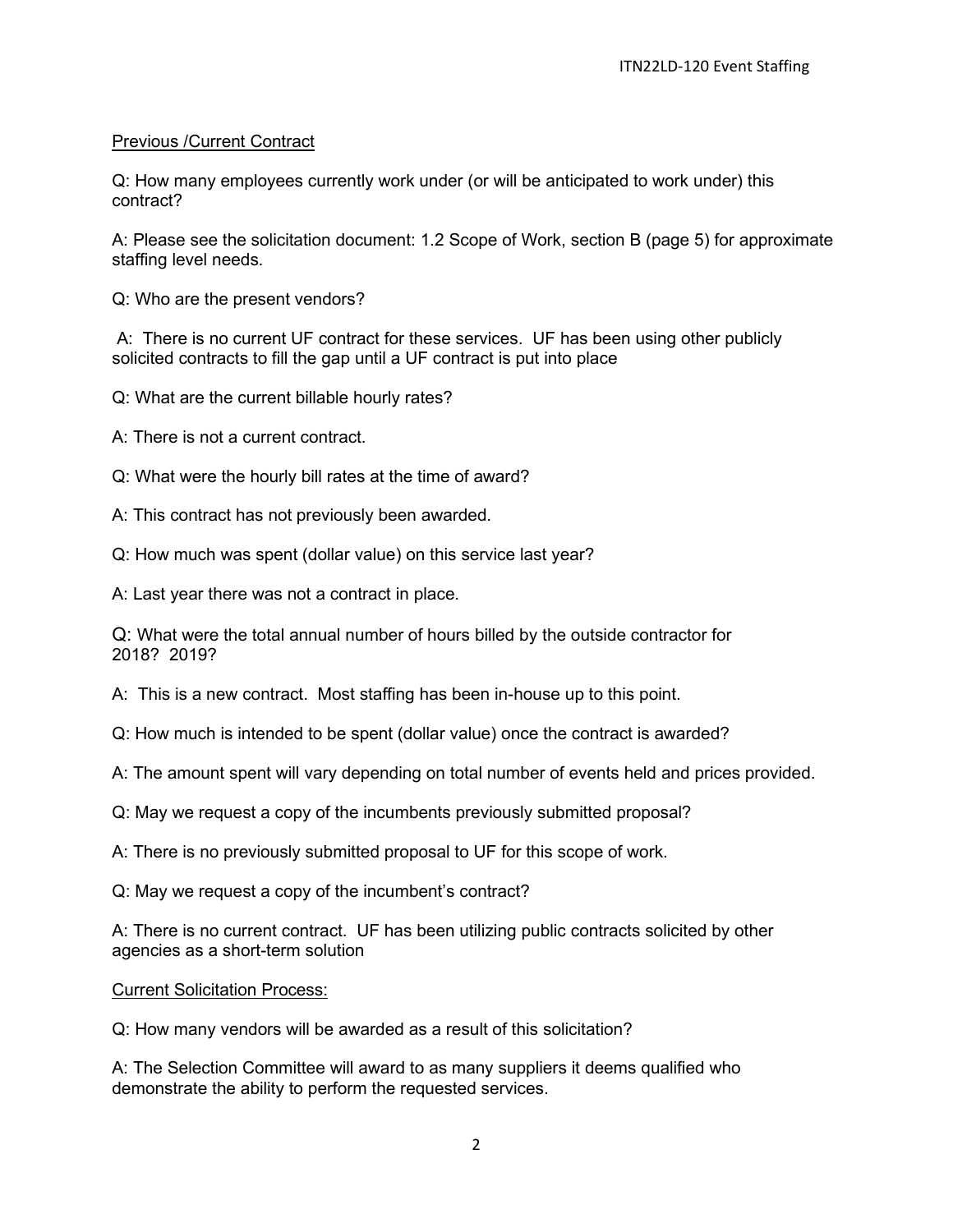Q: Are additional points awarded to firms who are or have Minority Business Enterprise (MBE) partners?

A: The University does not score solicitations so there are no points associated with MBE. The University encourages the use of small and diverse businesses.

Q: Our proposals are created in desktop publishing software and saved in Adobe PDF format. Will this be acceptable for submission on the USB flash drive?

A: a PDF of the submittal on a flash drive is acceptable

Q: Number of copies required for the bid submittal. On page 14 under 4.1.1 Response Format it states that (1) Original copy and (1) Electronic Copy are required, and then on page 15 under 4.1.2 it mentions that (5) hardcopies are required. Please indicate whether the (5) additional hard copies are required or just the electronic are sufficient.

A: One electronic and one original hardcopy are sufficient

### Pricing

Q: Pricing: Will you accept a time and materials price quote, or do you only want the price quoted per hour by position, with required equipment built into the hourly rate?

A: Yes, either format is acceptable.

Q: Is there a Prevailing/Living wage requirement associated with this project?

#### A: No

Q: Penalty charges. Page 27, 6.25. Can you clarify more specifically if there are percentages of the staffing shortage or if it is for every one position short on a template? For example, if the template for an event requires 30 positions and the shortage is one position, will we be charged the \$100 deduction for that shortage, or will there be a minimum % short per template (85% for example) before incurring penalties. And considering the current labor market and shortage of available staff, is the University allowing for overstaffing to accommodate and offset shortages, whereby we can avoid penalties by scheduling a certain percentage over the need to ensure maximum attendance? And if so, is there a number over the template (1-3 staff for example) that would be allowed to work with a four-hour minimum at a reduced bill rate in order to ensure the required number are staffed? Industry averages for no-shows and call-offs can range between 20-25% (and higher on holidays or for inclement weather or COVID spikes), so many vendors use this as an overstaffing range to ensure appropriate attendance.

A: This is negotiable.

# Staffing/Scheduling/Services:

Q: What are the expected duties of the on-site supervisor being requested?

A: Provide appropriate oversite and management of contracted staff. Work with UF staff on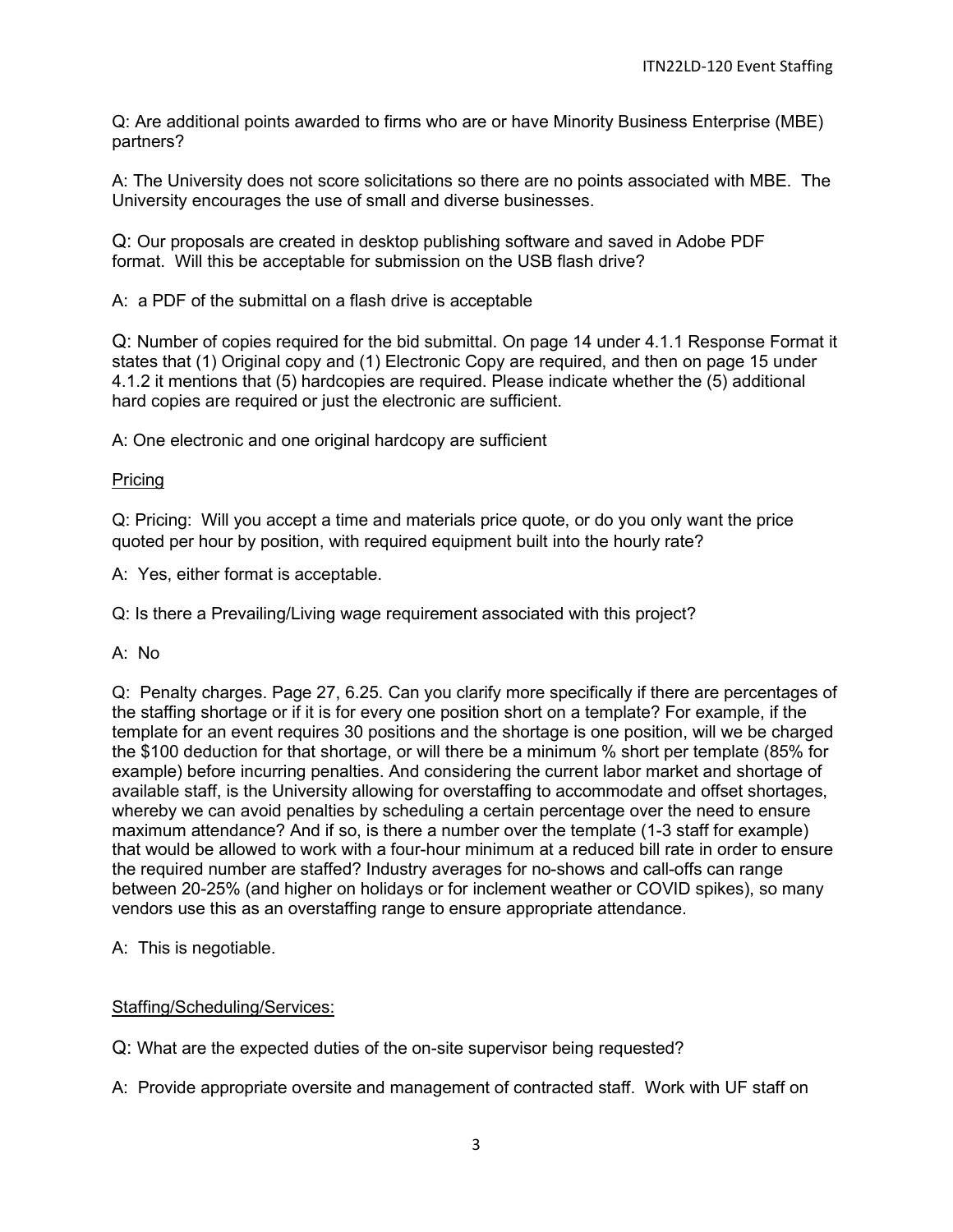coordination of duties, implementation of emergency plans if necessary, and general event management (based on event).

Q: Is there a requirement for employees/contractors to be classified as W2's or can we use 1099 employees?

A: The University expects the vendor to cover all liability, including but not limited to workers compensation insurance, for staff placed on the UF campus.

Q: Does UF have a required minimum or expectation for staff-to-supervisor ratio?

A: No, however, appropriate number should be determined by event

Q: Is there an expectation that the Program Manager will be PT or FT as they are expected to be on-site?

A: PT is acceptable if duties are able to be fulfilled.

Q: Does the on-site supervisor need to be present at the Center full-time?

A: No

Q: Do you expect supervisors to be onsite and available outside of the event schedule?

A: No

Q: What is the average schedule per role that's expected to be built into the forecast for pricing? i.e. how long before event/after event do you expect staff to be onsite?

A: It will vary based on position and event. Range is typically 2-4 hours prior to the event start time, with 30-60 minutes following the event end time.

Q: Is the estimated staffing level shown on ITN for hosts or does that include supervisors?

A: Hosts only.

Q: Under the Scope, page 5, it reads Preliminary clean-up after each event by all staff. Please define what is involved in the cleaning of the Center by event staff?

A: Picking up general trash and recyclables in the arena seating bowl.

Q: Providing Barricades. Page 29, section 6.28. Can you provide more specific information on the types, sizes and quantities of Barricades the Staffing Provider would be required to purchase and provide?

A: Barricades will be provided by venue.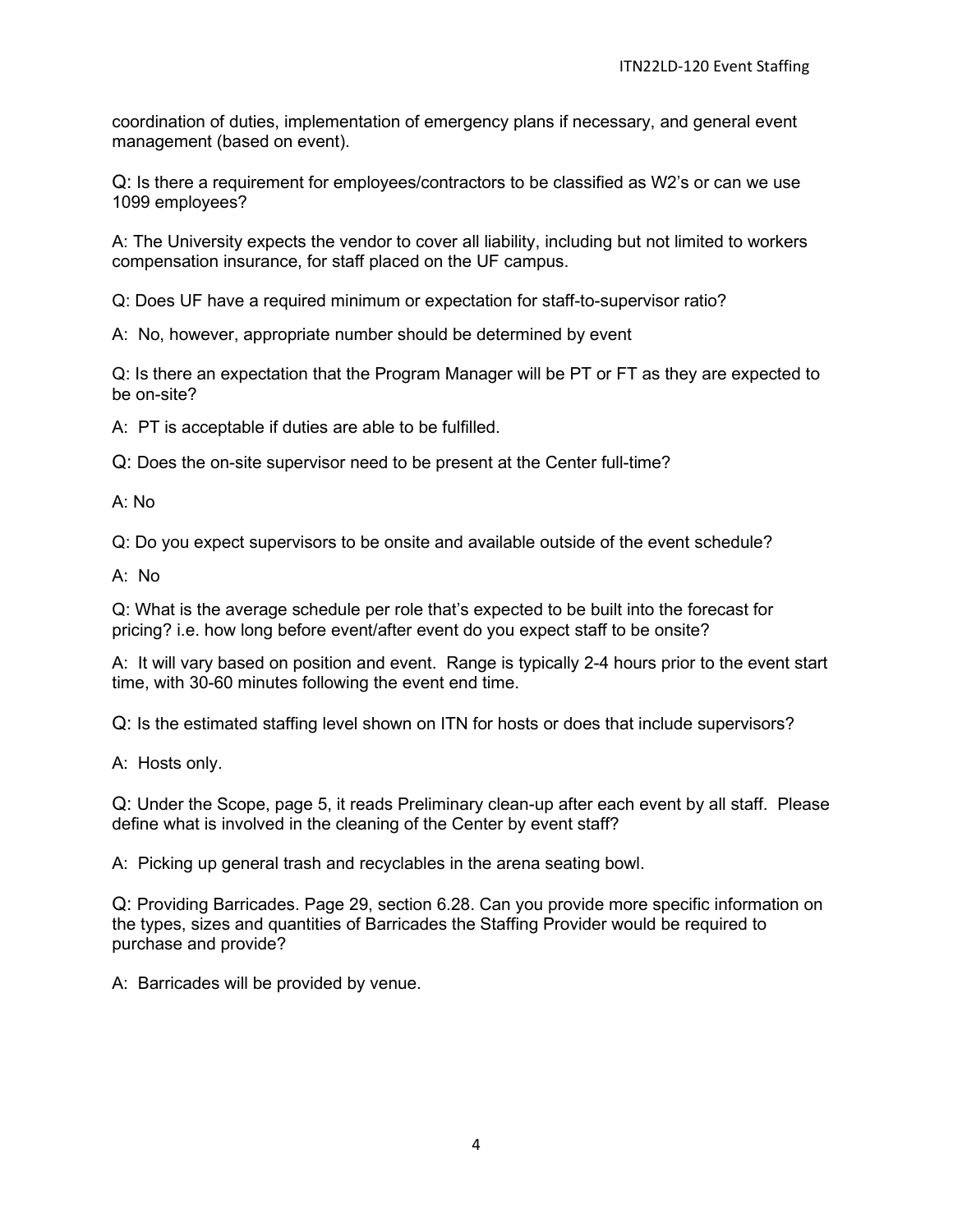### Uniforms

Q: Are company logos required for uniforms?

A: Staff needs to be easily identified as working. Company logos are preferred but it is open to discussion.

### **Security**

Q: Will we be able to partner with Univ. of FL security and local law enforcement to establish protocols on specific rules of engagement?

A: Yes

Q: Are there any special credentials required for security patrol?

A: No

Q: Will the parking lot security staff be on foot or utilizing golf carts? If in golf carts, will the carts be provided by UF?

A: Committee: On foot

Q: What are the current radios (brand/model) being used by current staff? We want to ensure our radios will be compatible. At a minimum, we need frequency, band type band ranges, number of channels.

A: UF's on-site radios are: Motorola two-way radios with models ranging from a few CP200's to the majority of XPR series ranging from model 3550 to 7550Es. Frequency is same as band range. Band type is UHF. Band Range is 463.7125 – 463.725

Q: Will UF provide wands for screening, or will the vendor need to provide them?

A: UF will provide

Q: Will UF provide training on Mag wand procedure/standards? Will staff members need to be certified on use?

A: Yes, UF will provide on-site training. Certification is not necessary.

Q: Is there an expectation that the vendor train UF Staff in ACTN Emergency and Visitor Engagement Curriculum and Protocol or is there established training onsite?

A: No the vendor is not expected to train UF staff.

Q: Is there an expectation that UF Supplemental staff partner with campus and local law enforcement during events to design a coordinated Emergency Response Plan?

A: UF has existing Emergency Response Plans that would be followed under the direction of University Police.